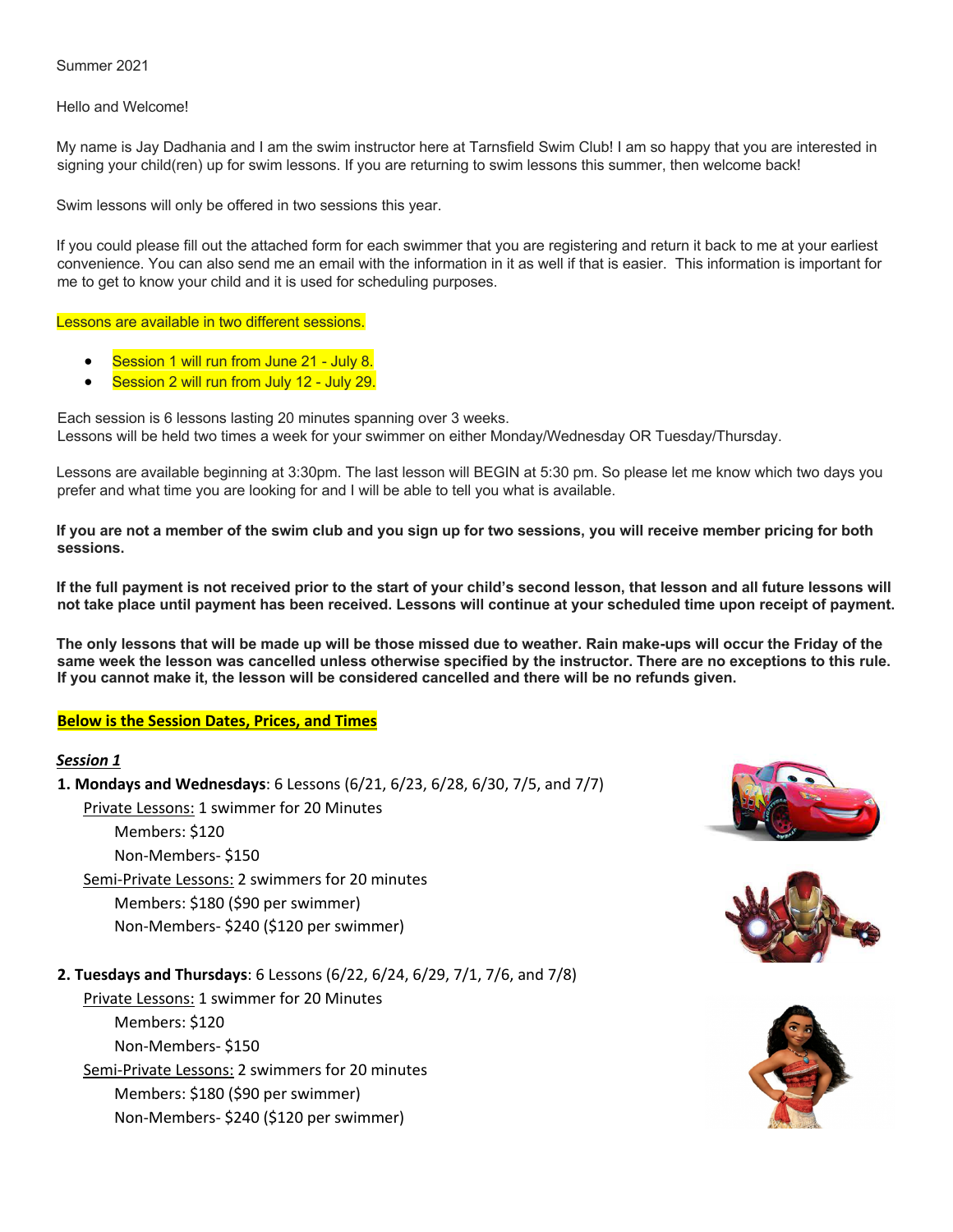# *Session 2*

# 1. **Mondays and Wednesdays**: 6 Lessons (7/12, 7/14, 7/19, 7/21, 7/26, and 7/28)

 Private Lessons: 1 swimmer for 20 Minutes Members: \$120 Non-Members- \$150

 Semi-Private Lessons: 2 swimmers for 20 minutes Members: \$180 (\$90 per swimmer) Non-Members- \$240 (\$120 per swimmer)



2. **Tuesdays and Thursdays**: 6 Lessons (7/13, 7/15, 7/20, 7/22, 7/27, and 7/29) Private Lessons: 1 swimmer for 20 Minutes Members: \$120 Non-Members- \$150 Semi-Private Lessons: 2 swimmers for 20 minutes Members: \$180 (\$90 per swimmer) Non-Members- \$240 (\$120 per swimmer)



Please note that lessons are a first come first serve basis, so I will try to accommodate your selected times as best I can.

If you have any questions, I can be reached via email or cell. My email is jaydadhania@icloud.com My cell is (609)444-7602

Jay Dadhania